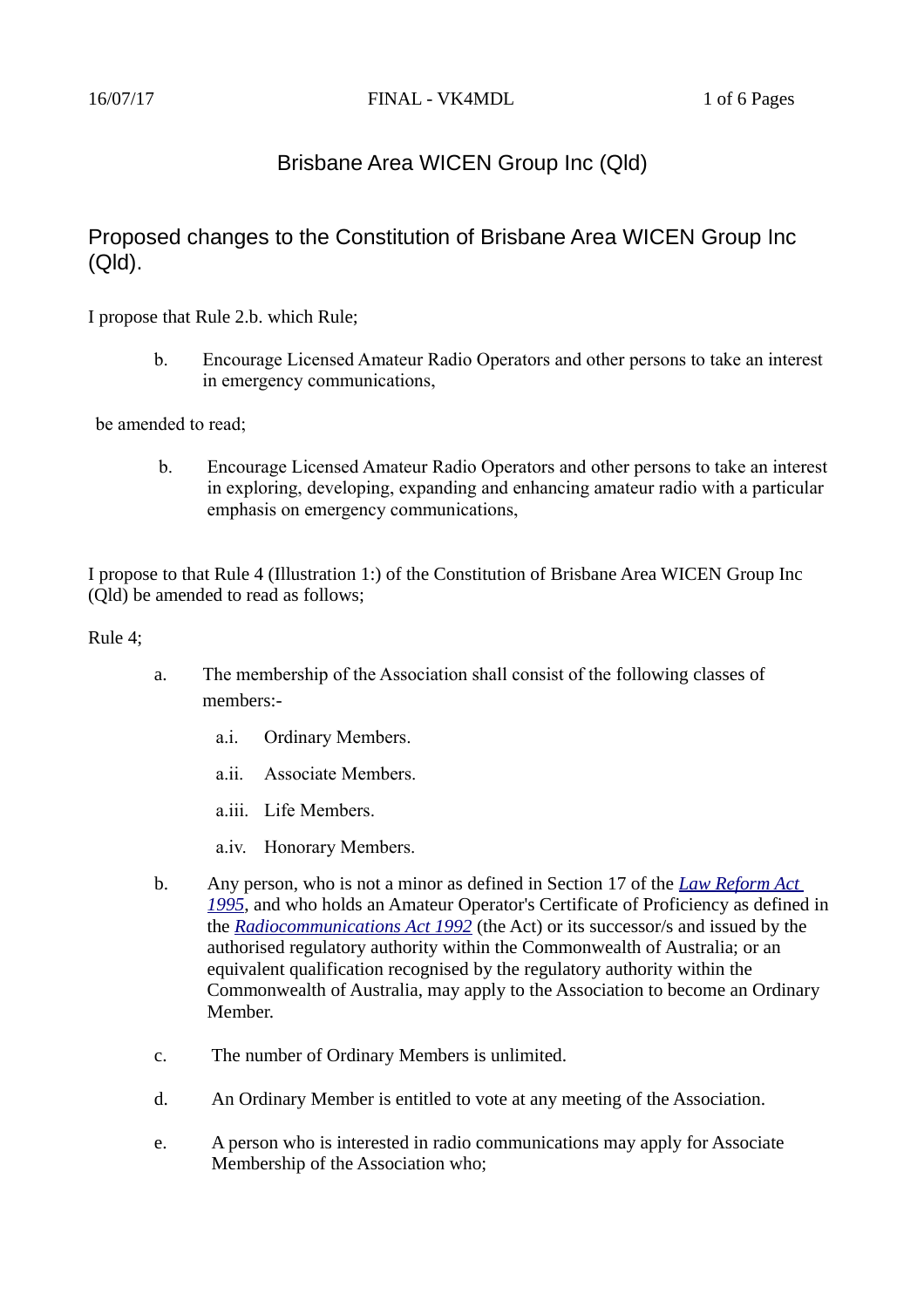- e.i. Is a minor, as defined in Section 17 of the *[Law Reform Act 1995](https://www.legislation.qld.gov.au/LEGISLTN/CURRENT/L/LawReformA95.pdf)*, irrespective whether they do or do not hold an Amateur Operator's Certificate of Proficiency as per Rule 4.b.
- e.ii. Is not a minor as defined in Section 17 of the *[Law Reform Act 1995](https://www.legislation.qld.gov.au/LEGISLTN/CURRENT/L/LawReformA95.pdf)* and who does not hold an Amateur Operator's Certificate of Proficiency as per Rule 4.b.
- f. An Associate Member and Honorary Members may not vote on any motion at any meeting of the association.
- g. The number of Associate Members shall not exceed the number of Ordinary Members.
- h. The number of Life Members who may be appointed in any one financial year shall be limited to two, and to qualify for appointment, a person must have rendered outstanding service to the Association. Appointment to Life Membership shall be made pursuant to a recommendation of the Management Committee, subsequently ratified at a General Meeting by a majority of the members present. A Life Member, who holds an amateur operator's certificate of proficiency or equivalent, shall be entitled to vote at an Annual, or Extraordinary, or General Meeting of the Association.
- i. Honorary Members may be any person who volunteers to assist, or who is requested to do so by the Management Committee or by a member authorised by the Committee via an appropriate By-Rule. The Honorary Membership terminates when the person so appointed either ceases his or her duties with the Association or at the termination of the emergency or exercise.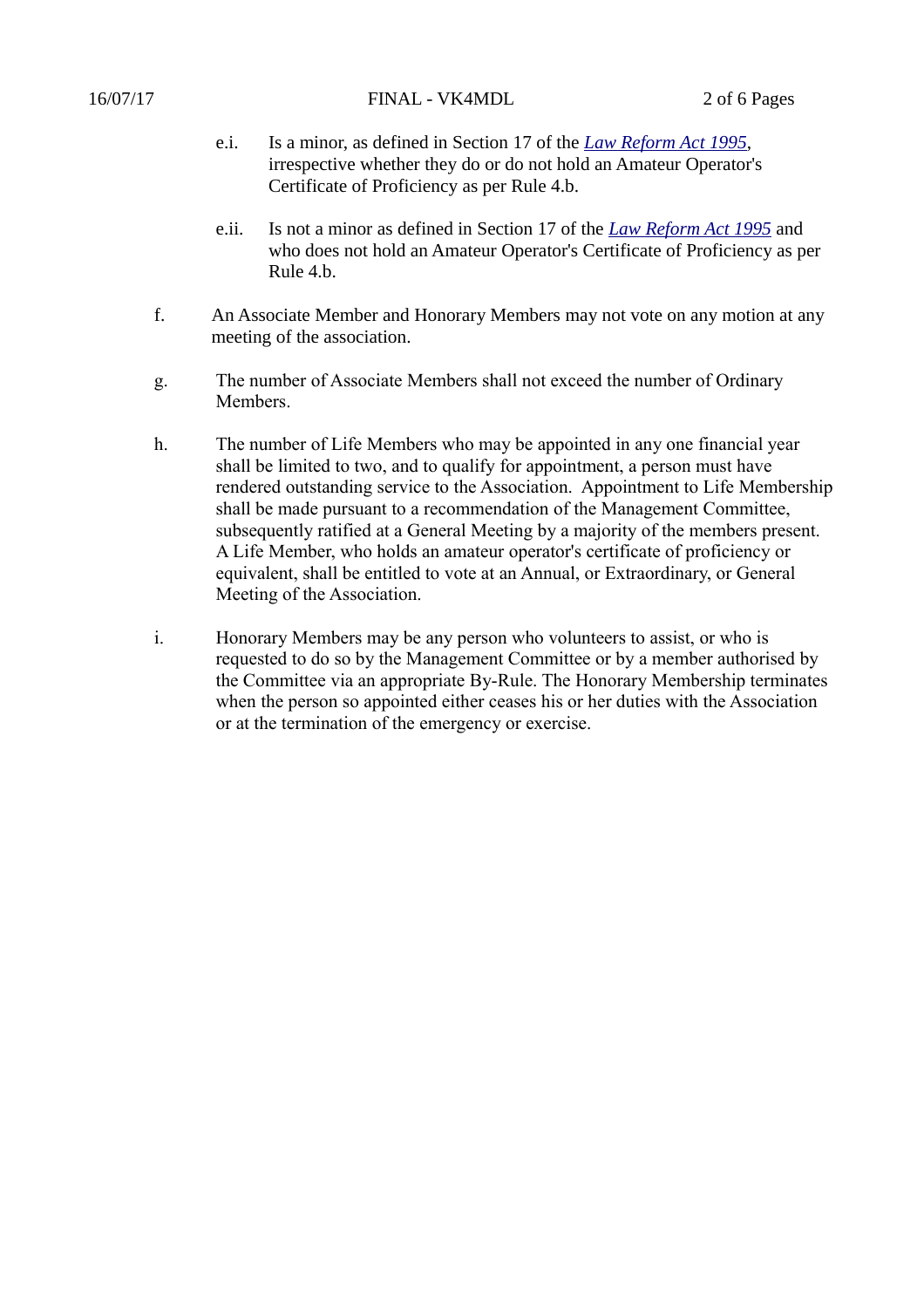## The current Rule 4 of the Constitution;

### **CLASSES OF MEMBERS**

#### $\boldsymbol{\Lambda}$

- a. The membership of the Association shall consist of Ordinary members, and any of the following classes of members:
	- a.i. Associate members.
	- a ii. Life members.
	- a.iii. Honorary members.
- b. The number of Ordinary members shall be unlimited and in the opinion of the Management Committee, shall

b.i. Have demonstrated competence in message handling, And  $/$  Or b.ii. Have a commitment to the objects of the Association.

- c. The number of Associate members shall not exceed the number of Ordinary members, and may be any person who is interested in emergency communications.
- d. Associate members are not entitled to vote at any meeting of the Association.
- e. The number of Life members who may be appointed in any one financial year shall be limited to two, and to qualify for appointment, a member must have rendered outstanding service to the Association. Appointment to Life Membership shall be made pursuant to a recommendation of the Management Committee, subsequently ratified by a majority of members present and entitled to vote at an Annual or Extraordinary General Meeting of the Association.
- f. Honorary members may be any person who volunteers to assist, or who is requested to do so, in any real or simulated emergency or exercise, and who, in the case of an operator, is in the opinion of the Net Controller, sufficiently trained in message handling. Honorary membership terminates when the person signs off with the Net Controller at the termination of the emergency or exercise.

*Illustration 1: Current Rule 4 of the Brisbane Area WICEN Group Inc (Qld)*

I propose that Rule 11.a. which reads;

### 11.

a. The Management Committee of the Association shall consist of a President, Vice President, Secretary, Treasurer all of whom shall be members of the Association, and such number of other members as the members of the Association at any general meeting may from time to time elect or appoint.

be changed to read;

- 11.
- a. The Management Committee of the Association shall consist of an Executive, consisting of the President, Vice President, Secretary, Treasurer, of whom three shall be eligible to vote as per Rule 4, and such numbers of Non-Executive Members, of whom the majority shall be eligible to vote as per Rule 4, as the Members of the Association at any General Meeting may from time to time elect or appoint.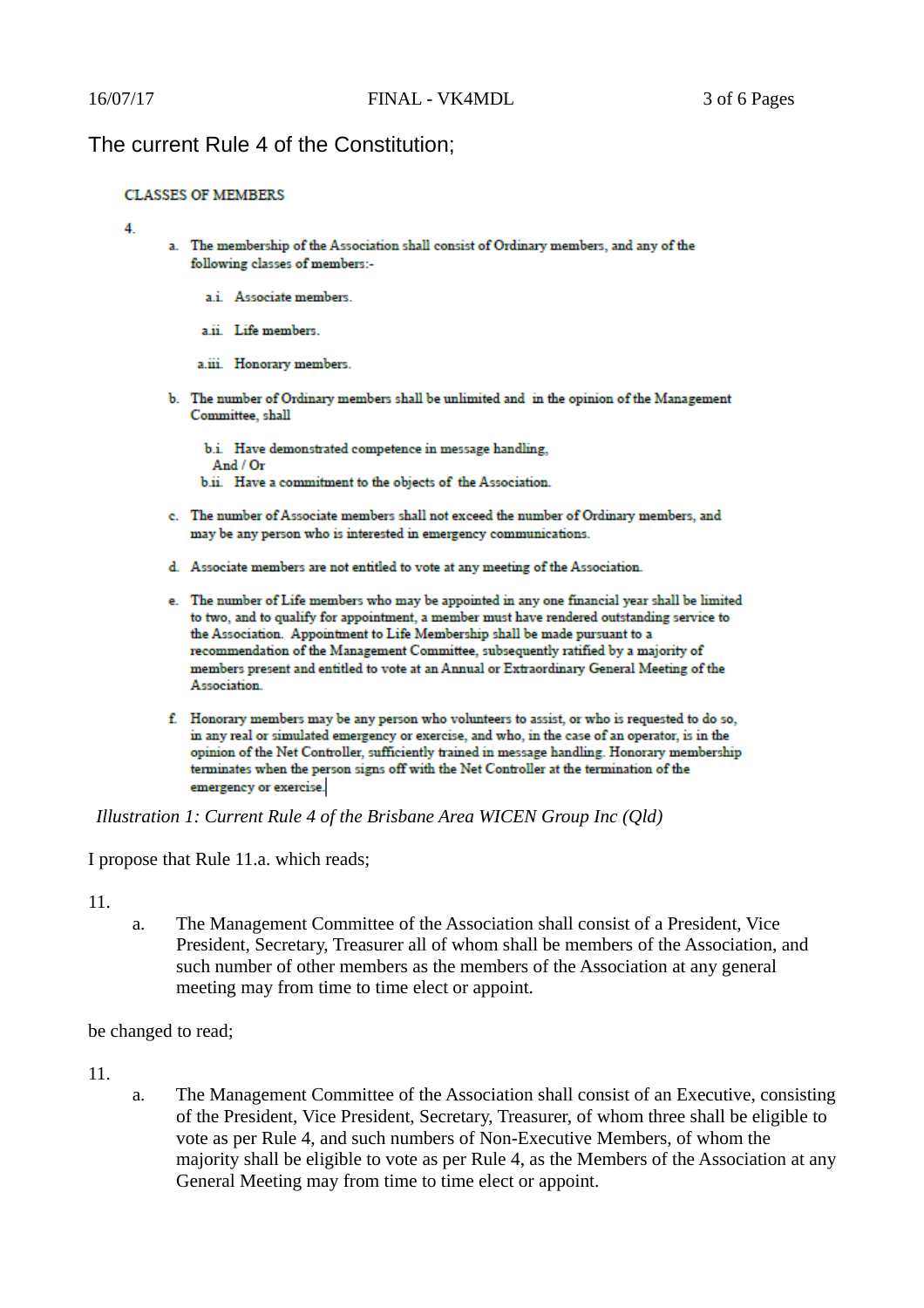I propose that Rule 14.a. which reads;

a. The Management Committee shall meet at least six times per annum to exercise its functions.

be changed to read;

14.

a. The Management Committee shall meet at least four times per annum to exercise its functions.

I propose that Rule 15.a which reads as follows;

- 15.
- a. The Management Committee may delegate any of its powers to a sub-committee consisting of such members of the Association as the Management Committee thinks fit. Any subcommittee so formed shall in the exercise of the powers so delegated conform to any regulations that may be imposed on it by the Management Committee.

be changed to read;

15.

a The Management Committee may delegate any of its powers to an individual member or members or to a sub-committee or sub-committees consisting of such members of the Association as the Management Committee thinks fit. Any individual/s or sub-committee/s so authorised shall exercise of the powers, so delegated, conforming to any conditions that may be imposed on it by the Management Committee either directly via instruction or via an appropriate By-Law, to make recommendations to the Management Committee. The Management Committee reserves the right to rescind such delegation/s at any time. The Management Committee may not be bound by the recommendations made by such individual/s or sub-committee/s.

## Reasons for requesting the change;

- 1. In the current Constitution, Rule 2.b should be expanded to allow and encourage amateur operators not only to be interested in emergency communications but also to explore it to the full extent, including but not limited to developing and exploring new fields and techniques which may take emergency communications forward.
- 2. In the current Constitution, Rule 4.b only requires an applicant for full membership to be able to the skills in message passing and a commitment to the object of the Association. This Rule would allow the Association's membership to be made up of a majority of or entirely of non-amateurs. This would mean that the Association would not be legally able to make decisions relating to its network of repeaters, as such decisions would not be made by

<sup>14.</sup>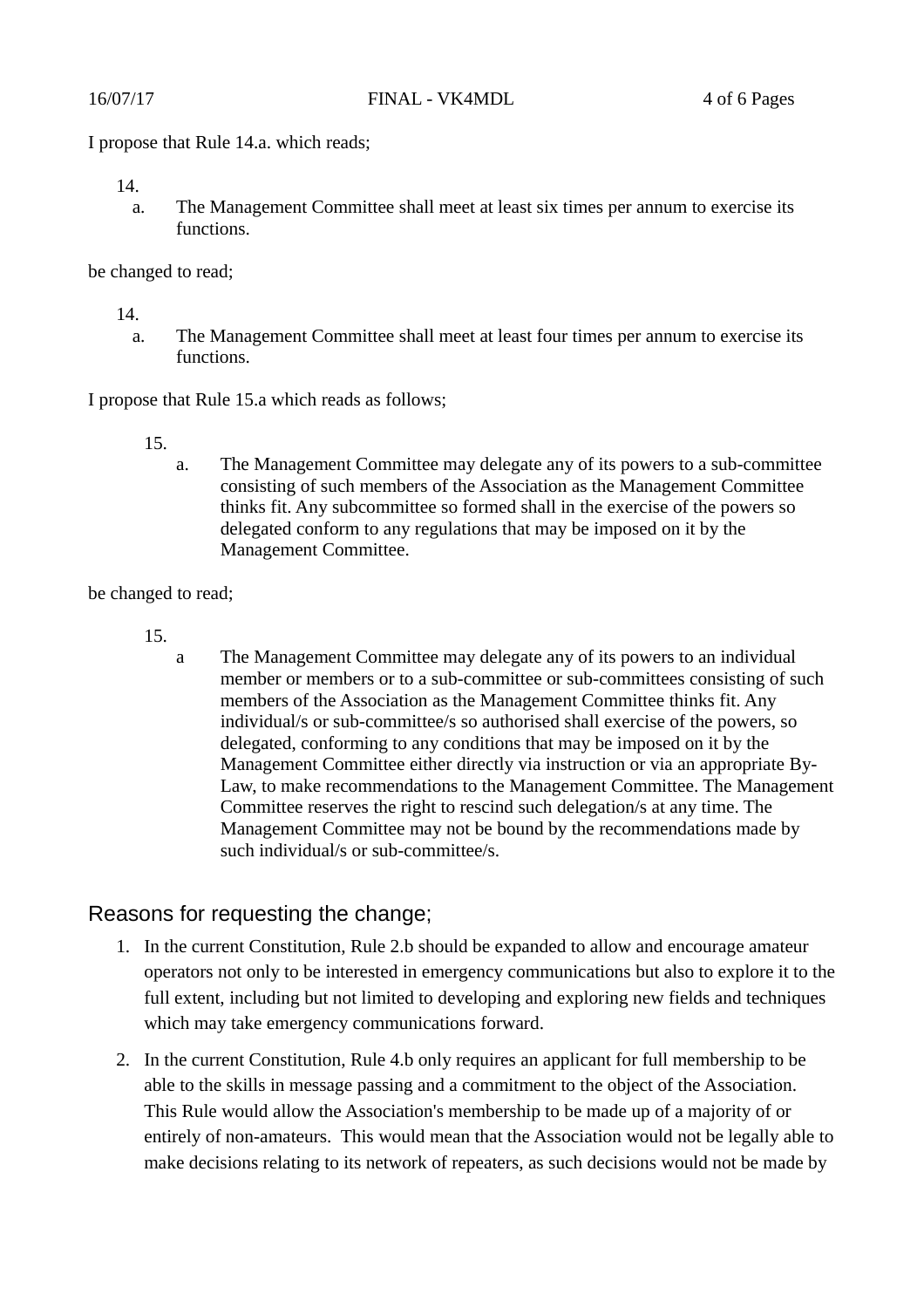individuals holding an amateur operator's certificate of proficiency issued by the authorised regulatory authority within the Commonwealth of Australia.

- 3. Rule 4.c allows non-amateurs to join with the view to encourage their interest and to encourage them toward obtaining their certificate of proficiency. This rule should be designed to encourage non-amateurs to develop their skills. Under the current rule, the Association could see itself being made up of a core of non-amateurs members and a smaller group of amateurs with Associate Membership. If this were to occur then how would the radio network which, we own and operate, be managed. Those who could vote would not have the required skills as per the regulations and those with the skills would not have enough votes to deal with any issue associated with the network. Our current membership is made up of 2 Life Members, 25 Ordinary Members and 8 Associate Members, if 8 Ordinary Member elect to take out Associate Membership, this will trigger a Constitutional crisis as our membership will breach Rule 4.c in that the number of Associate Members will be greater than the number of Ordinary Members.
- 4. The current Rule 4 does not give any guidance for processing membership applications from anyone who is a minor.
- 5. In Rule 4.k., there is a reference to a "Net Controller" which is a position that is not defined. As we can have a number of different roles, some can be defined, to those, the Management Committee may appoint a member or a group of members to do or undertake on behalf of the Committee, including that of "Network Controller", it would make such appointments and their powers easier to handle if they are defined in the By-Laws. Rule 4.k and 15.a can be reworded in a more flexible way. These changes allow the Management Committee to appoint members to various role including "Network Controller" without having such role defined in the Constitution.
- 6. The new Rule 11.a. is designed to ensure that the majority of the executive positions and the majority of the members of the Management Committee have the required technical qualifications as per the *[Radiocommunications Act 1992](http://www.comlaw.gov.au/Details/C2011C00072)* as stated in the new Rule 4.b.
- 7. The new Rule 14.a. sets the minimum number of meeting of the Management Committee at 4 instead of the current 6. The number of times the Management Committee must exceed 4 and may be unlimited as deemed necessary by the Management Committee for good governance of the Association.
- 8. The new Rule 15.a. allows the Management Committee to appoint individual/s and subcommittee/s to carry out various roles, functions and explorations on its behalf and still give the Committee the right to accept or reject the actions or recommendations provided to it by these individual/s or sub-committee/s.